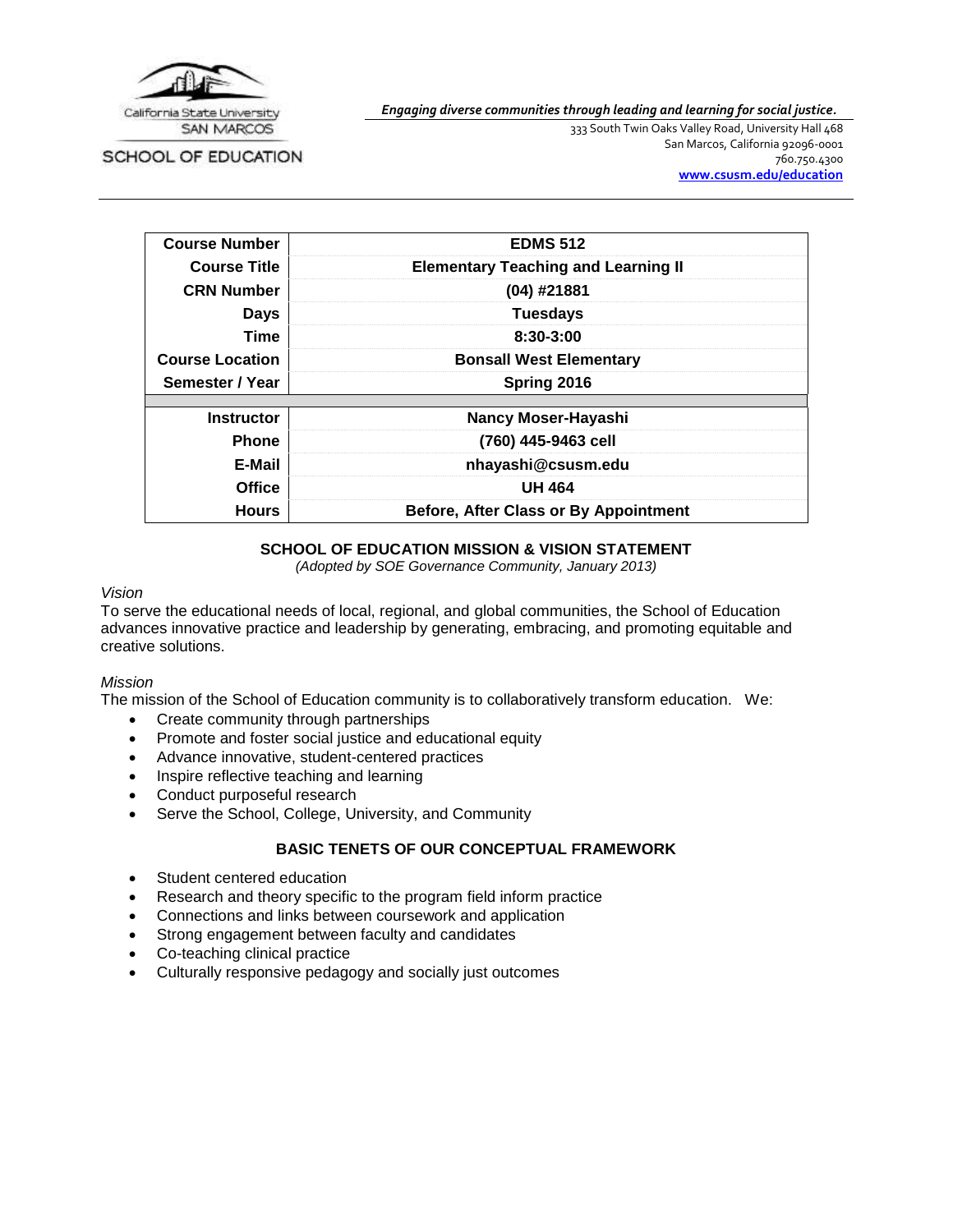# **COURSE DETAILS**

## **Course Description**

Elementary Teaching and Learning II: Focuses on developing an advanced understanding of learning theory and instructional practice in technology-integrated and inclusive elementary classrooms. Enrollment restricted to students in the ICP. Prerequisite: EDMS 511.

Instructor: This course requires participation in public schools and other education-related contexts. This course is designed:

- to extend preservice candidates' understandings about numerous philosophies of teaching and learning;
- to inform preservice candidates about key concepts and procedures as they relate to students learning English and students with special education labels;
- to encourage further infusion of technology into curriculums.

### **Course Prerequisites**

Admission to the Multiple Subject/CLAD teacher Credential Program.

### **Course Objectives**

The purposes of this course are threefold:

- to expand preservice candidates knowledge about general learning theories and experiences with a range of pedagogical practices;
- to enhance preservice candidates' awareness of the multiple perspectives and learning styles that exist in diverse classrooms and other education-related settings;
- to provide a safe environment for preservice candidates' discussion of, and Experimentation with, a variety of techniques and methods of instruction.

### **Unique Course Requirements**

Students are expected to apply new learnings into educational settings: volunteer and Clinical Practice. Students are to represent themselves professionally at all times on school campus. Hayashi

### **Credit Hour Policy Statement**

Students are expected to spend a minimum of two hours outside of the classroom each week for each unit of credit engaged in learning.

### **REQUIRED TEXTS, MATERIALS AND ACCOUNTS**

No new course materials are needed. We will continue to reflect and reference EDMS 511 text. Other materials and resources will be posted on Cougar Courses.

# **COURSE LEARNING OUTCOMES**

(Hayashi) Upon successful completion of this course, students will (be able to):

- Prepare and deliver effective lesson plans and unit of studies: standards based, tech enhanced, formative and summative assessment.
- Apply a variety of strategies to engage diverse populations of learners.
- Develop as professional educators by creation of a portfolio that demonstrates a comprehensive understanding of responsibilities, abilities and personality of a highly qualified educator.
- Have knowledge of collaborative practices to plan, collaborate and to seek assistance.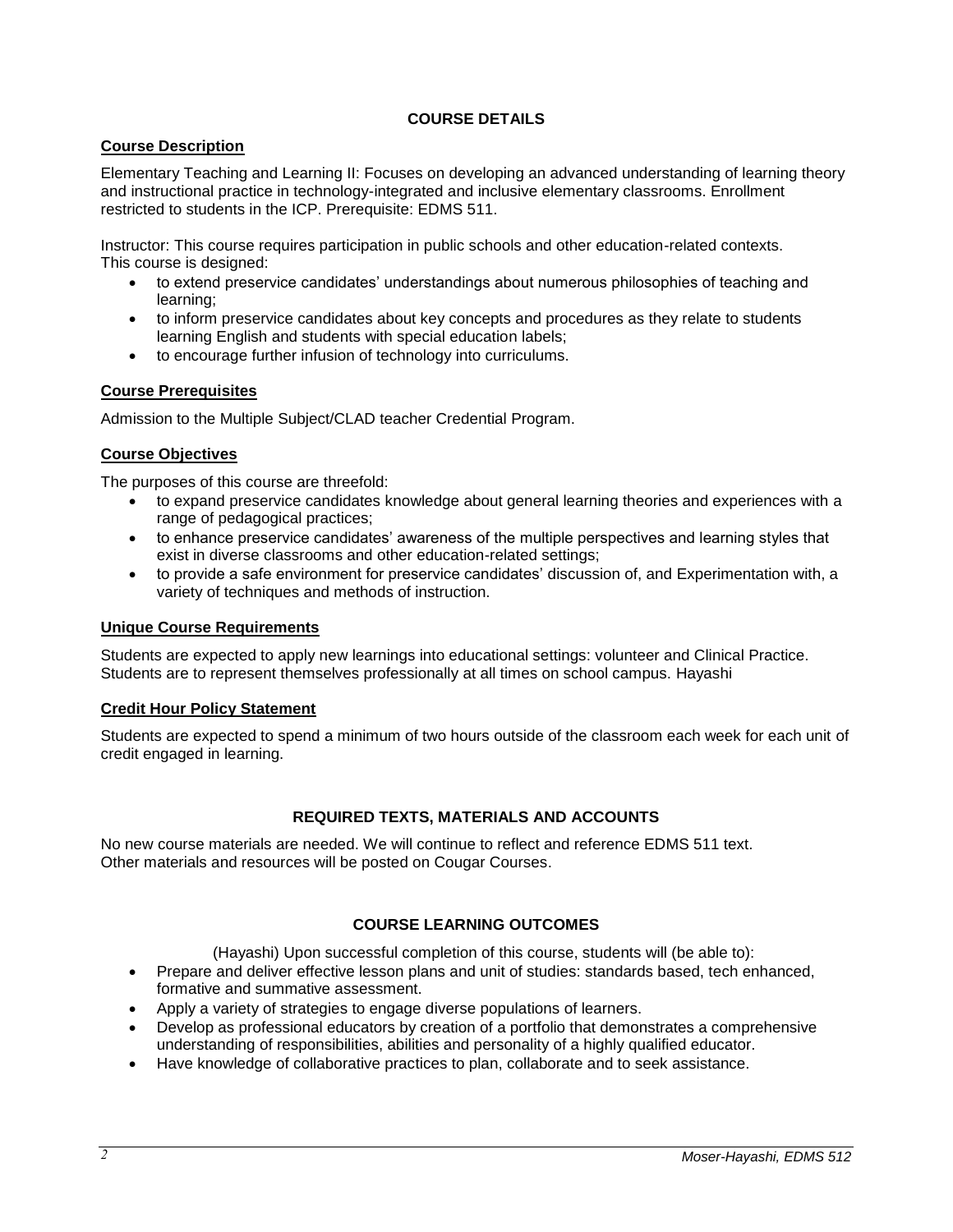# **Authorization to Teach English Learners**

This credential program has been specifically designed to prepare teachers for the diversity of languages often encountered in California public school classrooms. The authorization to teach English learners is met through the infusion of content and experiences within the credential program, as well as additional coursework. Students successfully completing this program receive a credential with authorization to teach English learners. *(Approved by CCTC in SB 2042 Program Standards, August 02)*

### **Teacher Performance Expectation (TPE) Competencies**

The course objectives, assignments, and assessments have been aligned with the CTC standards for Multiple Subject Credential. This course is designed to help teachers seeking a California teaching credential to develop the skills, knowledge, and attitudes necessary to assist schools and district in implementing effective programs for all students. The successful candidate will be able to merge theory and practice in order to realize a comprehensive and extensive educational program for all students. You will be required to formally address the following TPEs in this course:

TPE 6d – Engaging and supporting all learners (Effective Strategies Checklist) TPE 9 – Creating & managing effective instructional time (Classroom Management Assignment) TPE 14- Educational Technology (Unit Plan)

### **Teacher Performance Assessment**

Beginning July 1, 2008 all California credential candidates must successfully complete a state-approved Teacher Performance Assessment (TPA), as part of the credential program of preparation. During the 2015- 16 academic year the CSUSM credential programs will use either the CalTPA (California Teacher Performance Assessment) or the edTPA (Educative Teacher Performance Assessment).

Check with your program coordinator to determine which assessment is used for your credential program.

# **CalTPA**

To assist with your successful completion of the CalTPA, a series of informational seminars are offered over the course of the program. TPA related questions and logistical concerns are to be addressed during the seminars. Your attendance to TPA seminars will greatly contribute to your success on the assessment. The CalTPA Candidate Handbook, TPA seminar schedule, and other TPA support materials may be found on the SOE website: <http://www.csusm.edu/education/CalTPA/ProgramMaterialsTPA.html>

### **edTPA**

Beginning in fall 2015, for newly entering initial candidates, the CSUSM assessment system is the edTPA. To assist with your successful completion of the edTPA, a capstone class is part of your curriculum. In this class edTPA related questions and logistical concerns are addressed. Additional support materials are available on the edTPA website: [http://www.edtpa.com/PageView.aspx?f=GEN\\_Candidates.html](http://www.edtpa.com/PageView.aspx?f=GEN_Candidates.html)

Additionally, to support your success in your credential program and with TPA, SOE classes use common

pedagogical language, lesson plans (lesson designs), and unit plans (unit designs).

### **Assessment of Professional Dispositions**

Assessing a candidate's dispositions within a professional preparation program is recognition that teaching and working with learners of all ages requires not only specific content knowledge and pedagogical skills, but positive attitudes about multiple dimensions of the profession. The School of Education has identified six dispositions – social justice and equity, collaboration, critical thinking, professional ethics, reflective teaching and learning, and life-long learning—and developed an assessment rubric. For each dispositional element, there are three levels of performance - *unacceptable*, *initial target*, and *advanced target*. The description and rubric for the three levels of performance offer measurable behaviors and examples.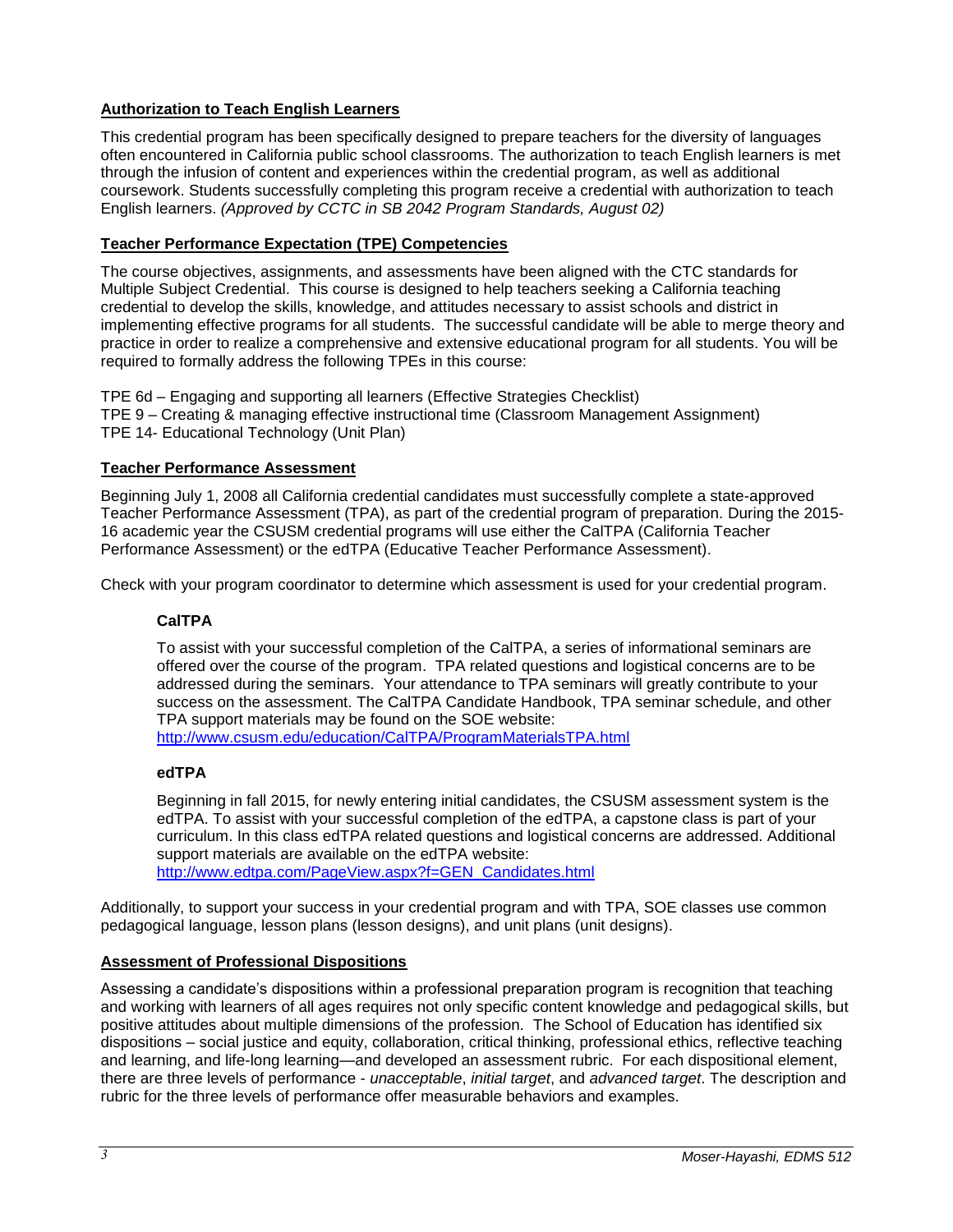The assessment is designed to provide candidates with ongoing feedback for their growth in professional dispositions and includes a self-assessment by the candidate. The dispositions and rubric are presented, explained and assessed in one or more designated courses in each program as well as in clinical practice. Based upon assessment feedback candidates will compose a reflection that becomes part of the candidate's Teaching Performance Expectation portfolio. Candidates are expected to meet the level of *initial target* during the program.

### **GENERAL CONSIDERATIONS**

### **School of Education Attendance Policy**

Due to the dynamic and interactive nature of courses in the School of Education, all candidates (course participants) are expected to attend all classes and participate actively. At a minimum, candidates (course participants) must attend more than 80% of class time, or s/he may not receive a passing grade for the course at the discretion of the instructor. Should the candidate (course participants) have extenuating circumstances, s/he should contact the instructor as soon as possible. *(Adopted by the COE Governance Community, December, 1997).*

If a student misses 20% or is late (or leaves early) for more than three sessions, the highest possible grade earned will be a "C". Please note you must earn a C+ or better to continue in the credential program. **Notification of absences does not automatically excuse a student from class. It is the responsibility of the student to meet with the instructor and discuss make up of class time or assignments.**

### **CSUSM Academic Honesty Policy**

Students will be expected to adhere to standards of academic honesty and integrity, as outlined in the Student Academic Honesty Policy. All assignments must be original work, clear and error-free. All ideas/material that are borrowed from other sources must have appropriate references to the original sources. Any quoted material should give credit to the source and be punctuated accordingly.

Academic Honesty and Integrity: Students are responsible for honest completion and representation of their work. Your course catalog details the ethical standards and penalties for infractions. There will be zero tolerance for infractions. If you believe there has been an infraction by someone in the class, please bring it to the instructor's attention. The instructor reserves the right to discipline any student for academic dishonesty, in accordance with the general rules and regulations of the university. Disciplinary action may include the lowering of grades and/or the assignment of a failing grade for an exam, assignment, or the class as a whole.

Incidents of Academic Dishonesty will be reported to the Dean of Students. Sanctions at the University level may include suspension or expulsion from the University.

Refer to the full Academic Honesty Policy at:

[http://www.csusm.edu/policies/active/documents/Academic\\_Honesty\\_Policy.html](http://www.csusm.edu/policies/active/documents/Academic_Honesty_Policy.html)

### **Plagiarism**

As an educator, it is expected that each candidate (course participant) will do his/her own work, and contribute equally to group projects and processes. Plagiarism or cheating is unacceptable under any circumstances. If you are in doubt about whether your work is paraphrased or plagiarized see the Plagiarism Prevention for Students website [http://library.csusm.edu/plagiarism/index.html.](http://library.csusm.edu/plagiarism/index.html) If there are questions about academic honesty, please consult the University catalog.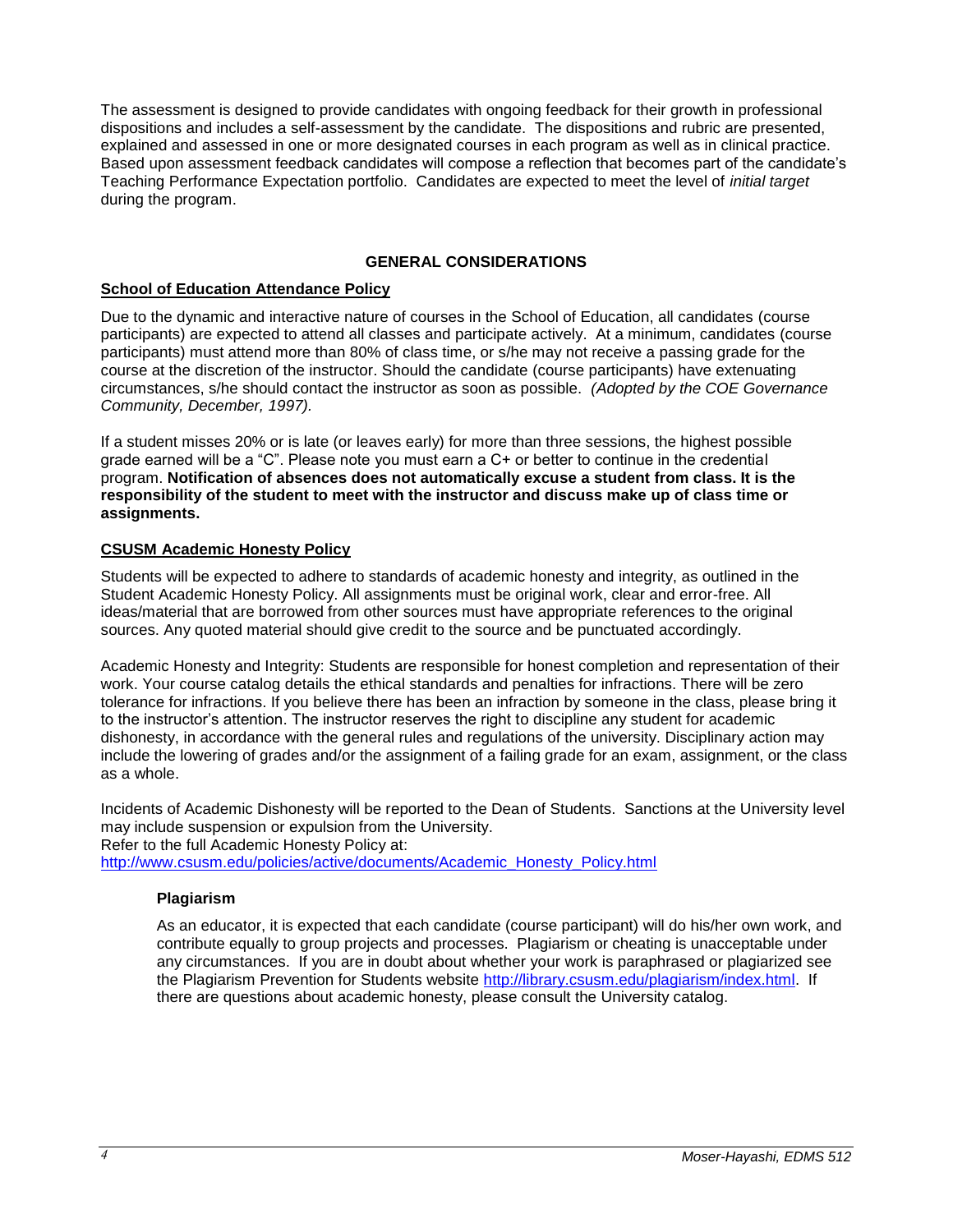### **Students with Disabilities Requiring Reasonable Accommodations**

Students with disabilities who require reasonable accommodations must be approved for services by providing appropriate and recent documentation to the Office of Disabled Student Services (DSS). This office is located in Craven Hall 4300, and can be contacted by phone at (760) 750-4905, or TTY (760) 750- 4909. Students authorized by DSS to receive reasonable accommodations should meet with their instructor during office hours or, in order to ensure confidentiality, in a more private setting.

#### **All University Writing Requirement**

Statement on how the All-University Writing Requirement (850 words for a 1-unit course, 1700 words for a 2 unit course, and 2500 words for courses of 3 or more units) is satisfied in the course. This policy will be met through development of professional portfolio, lesson planning and weekly reflections. (Hayashi)

#### **Course Format**

This course will be meeting weekly: face to face.

#### **Use of Technology**

Candidates (Course participants) are expected to demonstrate competency in the use of various forms of technology (i.e. word processing, electronic mail, Moodle, use of the Internet, and/or multimedia presentations). Specific requirements for course assignments with regard to technology are at the discretion of the instructor. Keep a digital copy of all assignments for use in your teaching portfolio. All assignments will be submitted online, and some will be submitted in hard copy as well. Details will be given in class.

\*You focus and participation is required in class. Completing other assignments, e-mailing, texting, or otherwise **NOT** focusing on the task at hand: class activities is considered rude and participation points may be deducted. There will be workshops, collaboration and breaks times given for using devices.

#### **Electronic Communication Protocol**

Electronic correspondence is a part of your professional interactions. If you need to contact the instructor, email is often the easiest way to do so. It is my intention to respond to all received e-mails in a timely manner. Please be reminded that e-mail and on-line discussions are a very specific form of communication, with their own nuances and etiquette. For instance, electronic messages sent in all upper case (or lower case) letters, major typos, or slang; often communicate more than the sender originally intended. With that said, please be mindful of all e-mail and on-line discussion messages you send to your colleagues, to faculty members in the School of Education, or to persons within the greater educational community. All electronic messages should be crafted with professionalism and care.

Things to consider:

- Would I say in person what this electronic message specifically says?
- How could this message be misconstrued?
- Does this message represent my highest self?
- Am I sending this electronic message to avoid a face-to-face conversation?

In addition, if there is ever a concern with an electronic message sent to you, please talk with the author in person in order to correct any confusion.

### **COURSE REQUIREMENTS AND GRADED COURSE COMPONENTS**

#### **Final Exam Statement**

There is no final exam. Projects and assignment points are cumulative.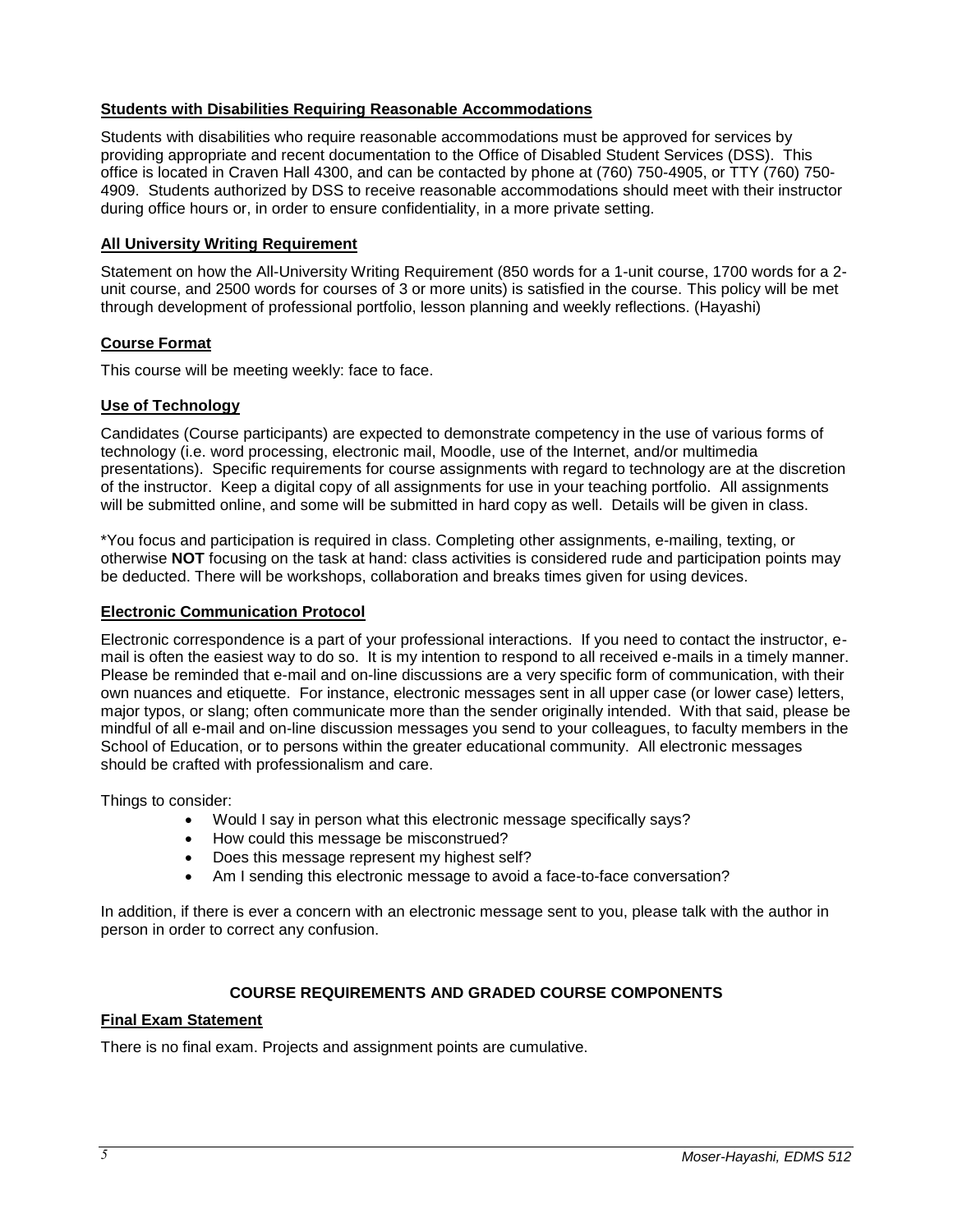### **Policy on Late/Missed Work**

#### **\*All required work is expected to be turned in by the DEADLINE given. (Hayashi)**

It is expected that students will proofread and edit their assignments prior to submission. Students will ensure that the text is error-free (grammar, spelling), and ideas are logically and concisely presented. The assignment's grade will be negatively affected as a result of this oversight. All citations, where appropriate, will use American Psychological Association (APA) format. Consult American Psychological Association (APA) Manual, 5th edition for citation guidance.

Grading will also include a component of "professional demeanor." Students will conduct themselves in ways that are generally expected of those who are entering the education profession. This includes but is not limited to:

- On-time arrival to all class sessions;
- Advance preparation of readings and timely submission of assignments;
- Respectful participation in all settings (e.g., whole group, small group, in/outside of class)

#### **Student Collaboration Policy**

Teaching is a collaborative profession. Students will be expected to demonstrate Professional Dispositions as part of their practice and academics.

#### **Person-First Language:**

Use "person-first" language and oral assignments and discussions. (e.g. "student with autism" rather that "autistic student"). Disabilities are not persons and they do not define persons, so do not replace personnouns with disability-nouns. Further, emphasize the person, not the disability, by putting the person-noun first.

#### **Assignments: 100 points**

#### **Peer Teaching Demonstration 10 points**

You are to guide us through one lesson (20 min. MAX) This demonstration needs to go beyond a lesson plan to demonstrating the "art" of teaching. How do you engage, build curiosity, inspire wonder, and get students to THINK critically…How do you make learning fun while maintaining rigor?

#### **Session Reflections and Participation: 5 pts. weekly (1-7): 35 pts. (1 pt. each for web/resource tips)**

Throughout the course you are required to submit session reflections and discussion forums dealing with a variety relevant course topics. These submissions are graded. Each submission is worth a point toward your grade.

#### **IEP/GATE "Best Practices" 10 points**

In this course you will create an IEP best practices checklist based upon what you read and what you learn in class. The checklist activity is detailed in the Moodle shell and this list will be submitted on line.

#### **Calendar Planning & Thematic Unit Plan 25 Points**

You will create a one month plan and thematic unit for this assignment. On the assigned day, bring the following artifacts to complete your assignment: a school calendar from your observation placement, a calendar grid or published planning book, and PE, health and/or arts. You may wish to include SS and/or Sci. for your CPII.

#### **Professional Portfolio 20 points**

You will complete a comprehensive professional portfolio. This will include: cover letter, resume, website, management plan and example lessons. We will review plans and have an opportunity to share the plans with a local administrator. The portions of the portfolio may include work revised from previous classes: EDU 422, EDMS 511 and work samples from CPI.